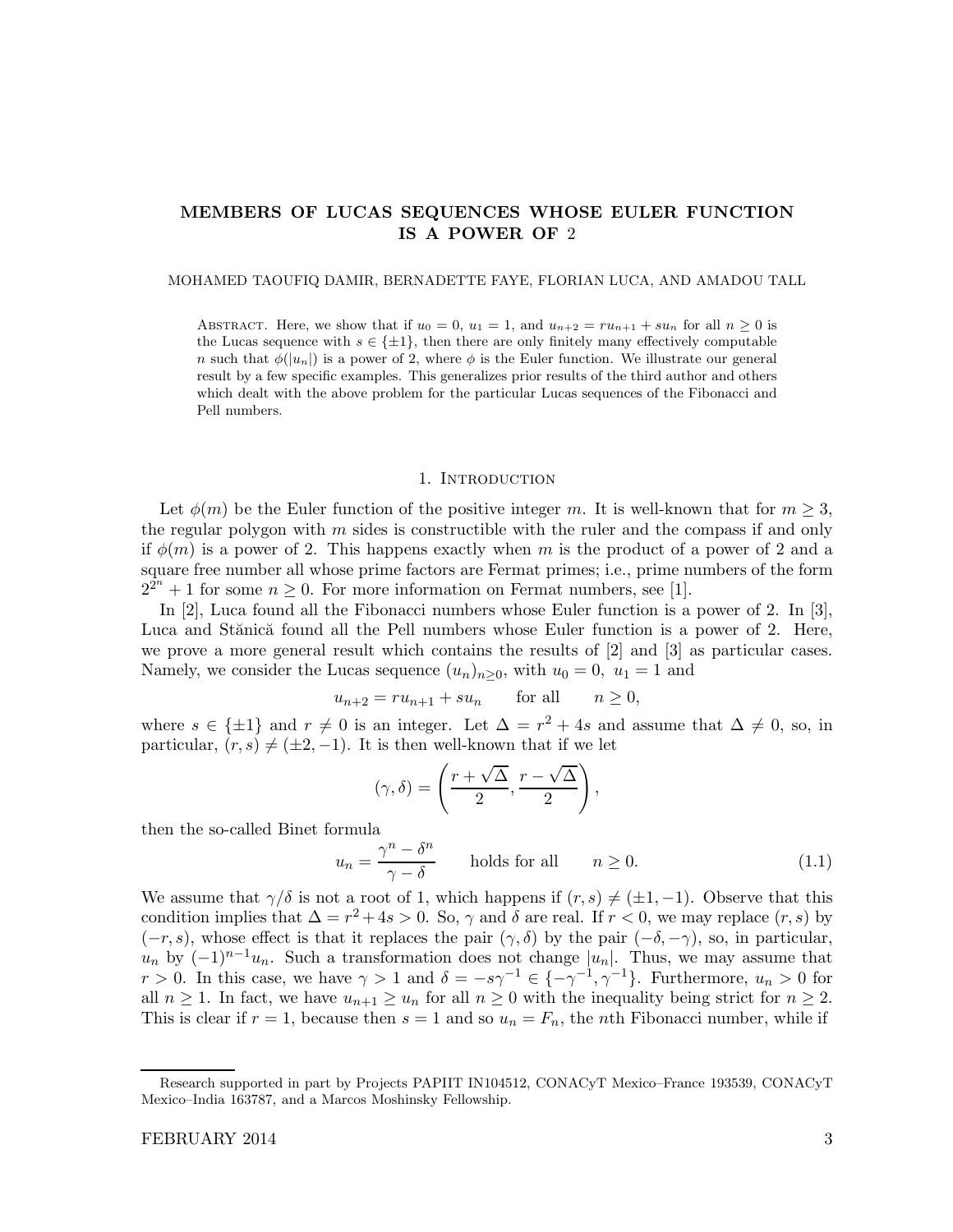## THE FIBONACCI QUARTERLY

 $r \geq 2$ , then, by induction on  $n \geq 0$ , we have

$$
u_{n+2} \ge 2u_{n+1} - u_n = u_{n+1} + (u_{n+1} - u_n) > u_{n+1}.
$$

We have the following theorem.

**Theorem 1.1.** Assume  $s = \pm 1$ ,  $r > 0$  be an integer,  $(r, s) \neq (2, -1)$ ,  $(1, -1)$ . Suppose  $n > 0$ is such that  $\phi(u_n)$  is a power of 2. Then writing  $n = 2^{a_0} p_1^{a_1} \cdots p_k^{a_k}$  $_k^{a_k}$ , where  $3 \leq p_1 < \cdots < p_k$ are distinct primes and  $a_0, a_1, \ldots, a_k$  are nonnegative integers, we have that  $a_0 \leq 4$  and  $p_i^{a_i} < 2(r^2+3)^2$  for all  $i = 1, ..., k$ .

**Example 1.2.** Consider the case when  $u_n = F_n$  is the Fibonacci sequence and assume that  $\phi(F_n)$  is a power of 2. We have  $r=1$ , therefore  $p_i^{a_i} < 32$  for  $i=1,\ldots,k$ . Since the Euler functions of  $F_7$ ,  $F_{11}$ ,  $F_{13}$ ,  $F_{17}$ ,  $F_{19}$ ,  $F_{23}$ ,  $F_{25}$ ,  $F_{27}$ ,  $F_{29}$ ,  $F_{31}$  are not powers of 2, it follows that  $p_1^{a_1} \cdots p_k^{a_k}$  $\frac{a_k}{k}$  is a divisor of  $3^2 \times 5$ . Finally, since the Euler function of  $F_8$  is not a power of 2, it follows that n is a divisor of  $2^2 \times 3^2 \times 5$ , and now a very quick calculation shows that  $n \in \{1, 2, 3, 4, 5, 6, 9\}$ , which is the main result from [2].

**Example 1.3.** Consider the case when  $u_n = P_n$ , the Pell sequence and assume that  $\phi(P_n)$  is a power of 2. Then  $r = 2$ , so  $p_i^{a_i} < 98$  for  $i = 1, ..., k$ . A quick calculation shows that of all odd prime power values of  $p^a < 98$ , the Euler function of  $P_{p^a}$  is a power of 2 only for  $p^a = 3$ . Further, the Euler function of  $P_{16}$  is not a power of 2, so n is a divisor of  $2^3 \times 3$ . Computing the remaining values, we get that the only values for n are in  $\{1, 2, 3, 4, 8\}$ , which is the main result in [3].

### 2. Preliminary Results

For a nonzero integer m we write  $\nu_2(m)$  for the exponent of 2 in the factorization of m. We let  $\{v_n\}_{n\geq 0}$  for the companion Lucas sequence of  $\{u_n\}_{n\geq 0}$  given by  $v_0 = 2$ ,  $v_1 = r$  and  $v_{n+2} = rv_{n+1} + sv_n$ . Its Binet formula is

$$
v_n = \gamma^n + \delta^n \qquad \text{for all} \qquad n \ge 0. \tag{2.1}
$$

We have the following results. Recall that  $s \in \{\pm 1\}.$ 

Lemma 2.1. We have the following relations:

i) If  $r \equiv 0 \pmod{2}$ , then

$$
\nu_2(u_n) = \begin{cases} 0 & \text{if } n \equiv 1 \pmod{2}, \\ \nu_2(r) + \nu_2(n) - 1 & \text{if } n \equiv 0 \pmod{2}, \end{cases}
$$

and

$$
\nu_2(v_n)=\left\{\begin{array}{ll}\nu_2(r) & \textit{ if } \ n\equiv 1 \pmod 2, \\ 1 & \textit{ if } \ n\equiv 0 \pmod 2.\end{array}\right.
$$

ii) If  $r \equiv 1 \pmod{2}$ , then

$$
\nu_2(u_n) = \begin{cases}\n0 & \text{if } n \not\equiv 0 \pmod{3}, \\
\nu_2(r^2 + s) & \text{if } n \equiv 3 \pmod{6}, \\
\nu_2(r^2 + s) + \nu_2(r^2 + 3s) + \nu_2(n) - 1 & \text{if } n \equiv 0 \pmod{6},\n\end{cases}
$$

and

$$
\nu_2(v_n) = \begin{cases} 0 & \text{if } n \not\equiv 0 \pmod{3}, \\ v_2(r^2 + 3s) & \text{if } n \equiv 3 \pmod{6}, \\ 1 & \text{if } n \equiv 0 \pmod{6}. \end{cases}
$$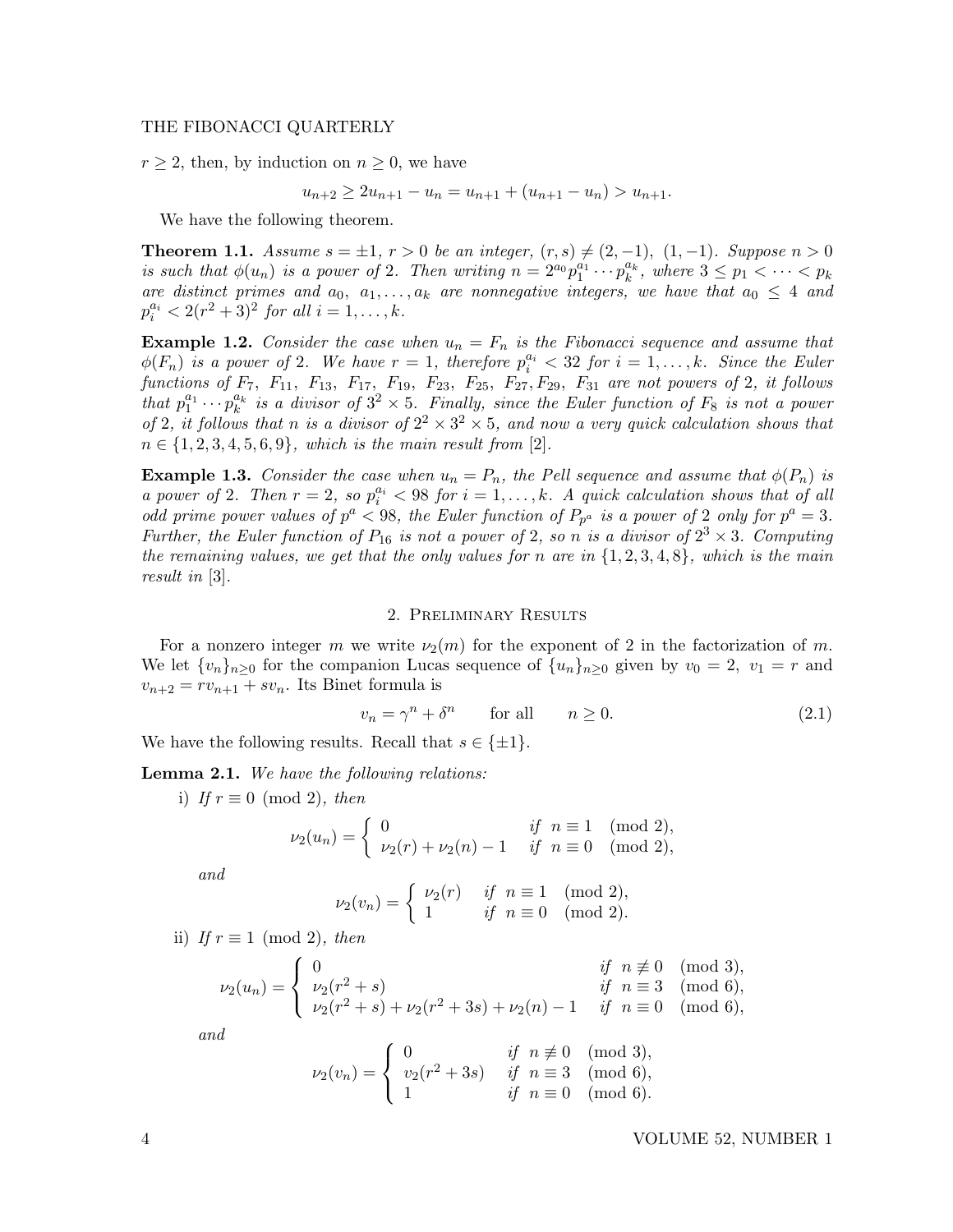*Proof.* i) Say r is even. If  $\{w_n\}_{n>0}$  is any binary recurrent sequence of recurrence  $w_{n+2}$  $rw_{n+1} + sw_n$ , then  $w_{n+2} \equiv w_n \pmod{2}$ . In particular,  $w_n$  has the same parity as  $w_0$  or  $w_1$  if *n* is even or odd, respectively. Since  $v_0 = 2$ ,  $v_1 = r$  are even, it follows that  $v_n$  is always even. If  $n = 2k$  is even, then

$$
v_n = \gamma^{2k} + \delta^{2k} = (\gamma^k + \delta^k)^2 - 2(\gamma \delta)^k = v_k^2 \pm 2
$$

is congruent to 2 modulo 4 because  $2 | v_k$ . If  $n = 2k + 1$ , then

$$
v_{2k+1} = (\gamma + \delta) \left( \frac{\gamma^{2k+1} + \delta^{2k+1}}{\gamma + \delta} \right) = rw_k \quad \text{where} \quad w_k = c(\gamma^2)^k + d(\delta^2)^k,
$$

where  $c = \gamma/r$ ,  $d = \delta/r$ . Thus,  $\{w_k\}_{k\geq 0}$  is a binary recurrent sequence of roots  $\gamma^2$ ,  $\delta^2$ , whose sum is  $\gamma^2 + \delta^2 = v_2$  is even and whose product is  $\gamma^2 \delta^2 = 1$ . By the remark at the beginning of the proof,  $w_k$  has the same parity as  $w_0$  or  $w_1$  if k is even and odd, respectively, and since  $w_0 = 1$ ,  $w_1 = \gamma^2 + \delta^2 - \gamma \delta = v_2 \pm 1$  is also odd, it follows that  $w_k$  is always odd. This shows that  $\nu_2(v_{2k+1}) = \nu_2(r)$  and takes care of the parity of  $v_n$ . For  $u_n$ , since  $u_0 = 0$ ,  $u_1 = 1$ , it follows that  $u_n$  is even or odd according to whether n is even or odd, respectively. If n is even and we write  $n = 2^k \ell$  with  $k \ge 1$  and  $\ell$  odd, then

$$
u_n = u_{2^k\ell} = \frac{\gamma^{2^k} - \delta^{2^k}}{\gamma - \delta} \left( \frac{(\gamma^{2^k})^{\ell} - (\delta^{2^k})^{\ell}}{\gamma^{2^k} - \delta^{2^k}} \right) = v_1v_2 \cdots v_{2^{k-1}} \left( \frac{(\gamma^{2^k})^{\ell} - (\delta^{2^k})^{\ell}}{\gamma^{2^k} - \delta^{2^k}} \right).
$$

Since  $v_1 = r$ , and  $v_{2i}$  is congruent to 2 modulo 4 for all  $i = 1, ..., k - 1$ , the part about  $\nu_2(u_n)$ when  $n$  is even follows provided that we show that the factor in the parenthesis above is odd. But this is  $w_{\ell}$ , where now  $\{w_n\}_{n\geq 0}$  is the Lucas sequence of roots  $\gamma^{2^k}$  and  $\delta^{2^k}$ , the sum of which is  $v_{2^k}$  which is even and the product of which is  $(\gamma \delta)^{2^k} = 1$ , and now the fact that  $w_\ell$ is odd when  $\ell$  is odd follows by the argument at the beginning of the proof, because  $w_1 = 1$  is odd. This takes care of (i).

ii) Say r is odd. Then  $u_{n+2} \equiv u_{n+1} + u_n \pmod{2}$  and the same is true for  $\{v_n\}_{n\geq 0}$ . Since  $v_0 \equiv u_0 \equiv 0 \pmod{2}$  and  $v_1 \equiv u_1 \equiv 1 \pmod{2}$ , it follows that both  $u_n$  and  $v_n$  have the same parity as  $F_n$ , the nth Fibonacci number, which is even if and only if 3 | n. This takes care of ii) when  $3 \nmid n$ . Now take  $n = 3k$ . Then

$$
u_n = \frac{\gamma^{3k} - \delta^{3k}}{\gamma - \delta} = \frac{\gamma^3 - \delta^3}{\gamma - \delta} \left( \frac{(\gamma^3)^k - (\delta^3)^k}{\gamma^3 - \delta^3} \right) = (r^2 + s)w_k,
$$

where  $\{w_n\}_{n\geq 0}$  is the Lucas sequence of roots  $\gamma^3 + \delta^3$  the sum of which is  $r(r^2 + 3s)$ , which is even and for which  $\nu_2(r(r^2+3s)) = \nu_2(r^2+3s)$  and the product of which is  $(\gamma \delta)^3 = -s^3$ . Similarly,

$$
v_n = (\gamma^3)^k + (\delta^3)^k
$$

is the companion Lucas sequence of  $\{w_n\}_{n>0}$ . Since this new Lucas sequence has the property that its sum of roots (namely, its corresponding " $r$ ") is  $r^2 + 3s$  which is even, the results from i) apply to  $w_k$  and its companion and give ii).

Lemma 2.2. We have the following relations:

i) If  $r \equiv 0 \pmod{2}$  and  $k \geq 2$ , then  $\nu_2(v_{2^k} - 2) = v_2(r^2 + 4s) + 2v_2(r) + 2k - 4.$ ii) If  $r \equiv 1 \pmod{2}$  and  $k \geq 2$ , then

$$
v_{2^k} \equiv 7 \pmod{8}.
$$

FEBRUARY 2014 5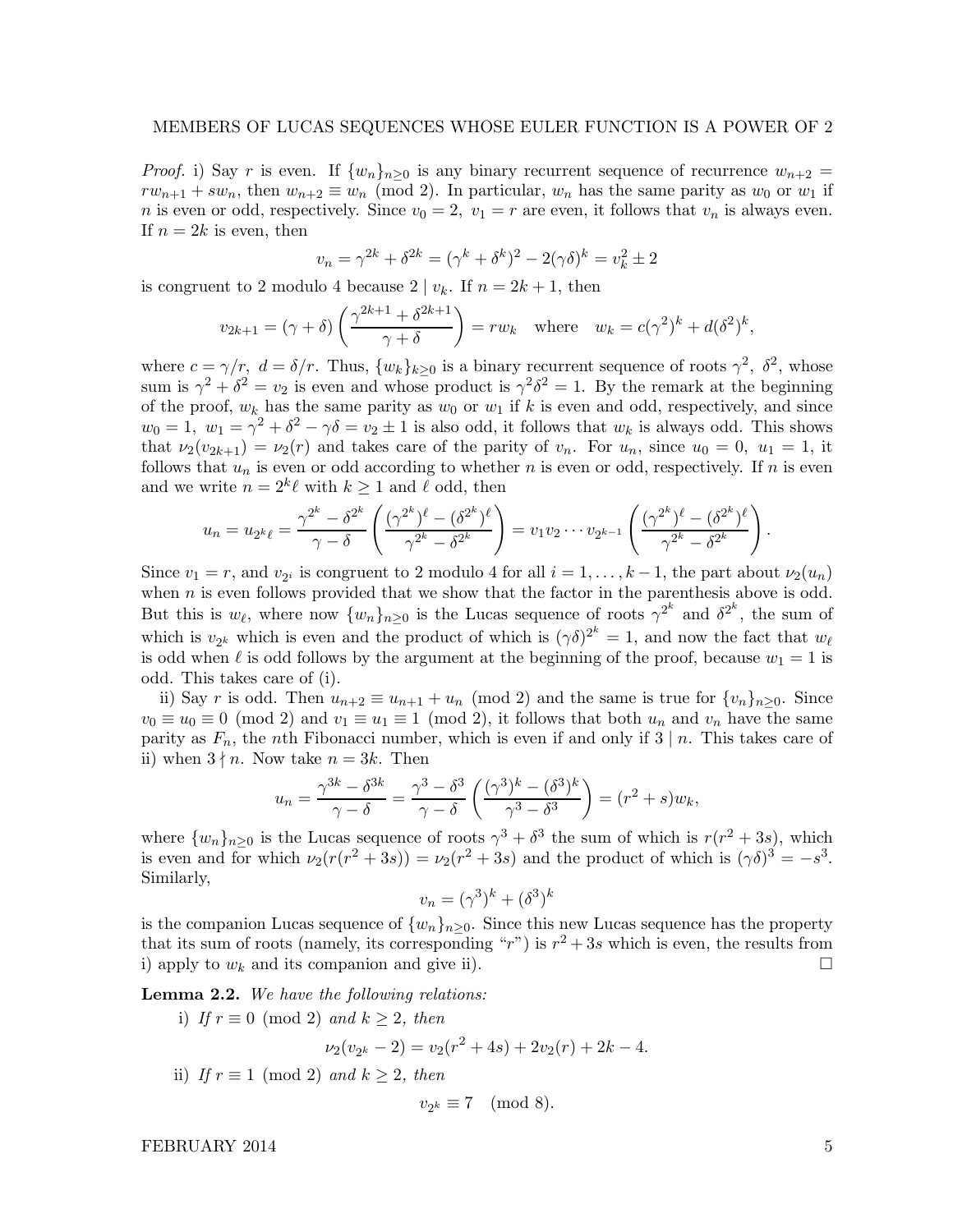# THE FIBONACCI QUARTERLY

*Proof.* For  $k \geq 2$ , we write

$$
v_{2^k} - 2 = \gamma^{2^k} + \delta^{2^k} - 2 = (\gamma^{2^{k-1}} - \delta^{2^{k-1}})^2 = \Delta u_{2^{k-1}}^2,
$$
\n(2.2)

where  $\Delta = r^2 + 4s = (\gamma - \delta)^2$ . Thus, if r is even, we get, by Lemma 2.1, that

$$
\nu_2(\nu_{2^k} - 2) = \nu_2(\Delta) + 2\nu_2(u_{2^{k-1}}) = \nu_2(r^2 + 4s) + 2\nu_2(r) + 2(k - 2).
$$

If r is odd, then  $\Delta = r^2 + 4s \equiv 5 \pmod{2}$  and  $u_{2^{k-1}}$  is odd, by Lemma 2.1, so that the right-hand side of formula (2.2) is congruent to 5 (mod 8), which yields  $v_{2^k} \equiv 7 \pmod{8}$ .  $\Box$ 

**Lemma 2.3.** Let a, b be nonnegative integers with  $a \equiv b \pmod{2}$ . Then

$$
u_a - u_b = \begin{cases} u_{(a-b)/2}v_{(a+b)/2} & \text{if } s = 1 \text{ or } a \equiv b \pmod{4}, \\ u_{(a+b)/2}v_{(a-b)/2} & \text{if } s = -1 \text{ and } a \equiv b+2 \pmod{4}. \end{cases}
$$

*Proof.* Straightforward verification using Binet's formulas  $(1.1)$  and  $(2.1)$ .

### 3. Proof of Theorem 1.1

We use the fact that if  $\phi(m)$  is a power of 2 and d is a divisor of m, then  $\phi(d)$  is a power of 2 as well. We assume that  $n > 1$ ,  $\phi(u_n)$  is a power of 2 and  $p^a || n$  and we want to bound  $p^a$ . We proceed in various steps.

# Case 1. p is odd and  $p \mid \Delta$ .

It is well-known that  $p \mid u_n$ . Furthermore, if  $p^2 \mid n$ , then  $p^2 \mid u_n$ . Since  $\phi(u_n)$  is a power of 2, it follows that it is not possible that  $p^2 \mid n$ , therefore  $a \leq 1$ . Thus, in this case

$$
p^a \le p \le \Delta = r^2 + 4s < (r^2 + 3)^2.
$$

**Case 2.**  $p \geq 5$  and  $p \nmid \Delta$ .

We consider the number  $u_{p^a}/u_{p^{a-1}}$ , which is a divisor of  $u_n$ . Since it is also a divisor of  $u_{p^a}$ and  $p \geq 5$ , it follows, by Lemma 2.1, that  $u_{p^a}/u_{p^{a-1}}$  is an odd number larger than 1 because  $u_{m+1} > u_m$  for all  $m \geq 2$ . Since the Euler function of the odd number  $u_{p^a}/u_{p^{a-1}} > 1$  is a power of 2, it can be written as

$$
\frac{u_{p^a}}{u_{p^{a-1}}} = q_1 q_2 \cdots q_t, \quad \text{where} \quad q_i = 2^{2^{n_i}} + 1 \quad \text{is prime for} \quad 1 \le i \le t. \tag{3.1}
$$

We assume that  $n_1 < \cdots < n_t$ . We look at the smallest prime factor  $q_1$  of  $u_{p^a}/u_{p^{a-1}}$ . Since  $p \nmid \Delta$ , it follows that  $q_1$  is primitive for  $u_{p^a}$ . In particular,  $q_1 \equiv \pm 1 \pmod{p^a}$ . If  $q_1 \equiv 1$  $(\text{mod } p^a)$ , then, since  $q_1 = 2^{2^{n_1}} + 1$ , it follows that  $2^{2^{n_1}} + 1 \equiv 1 \pmod{p^a}$ . Thus,  $p \mid 2^{2^{n_1}}$ , which is false. Hence,  $q_1 \equiv -1 \pmod{p^a}$ , therefore

$$
2^{2^{n_1}} + 1 = -1 + p^a \ell \qquad \text{for some integer} \quad \ell. \tag{3.2}
$$

Since  $p \geq 5$ , it follows that  $n_1 \geq 2$ . Further, reducing the above relation modulo 4, we get that  $2\|\ell$ . Thus, we have that

$$
p^a \le \frac{2^{2^{n_1}} + 2}{\ell} \le 2^{2^{n_1} - 1} + 1.
$$

Since the number  $2^{2^{n_1}-1}+1$  is a multiple of 3 and  $p\geq 5$ , the above inequality implies that in fact

$$
p^a < 2^{2^{n_1 - 1}}.\tag{3.3}
$$

6 VOLUME 52, NUMBER 1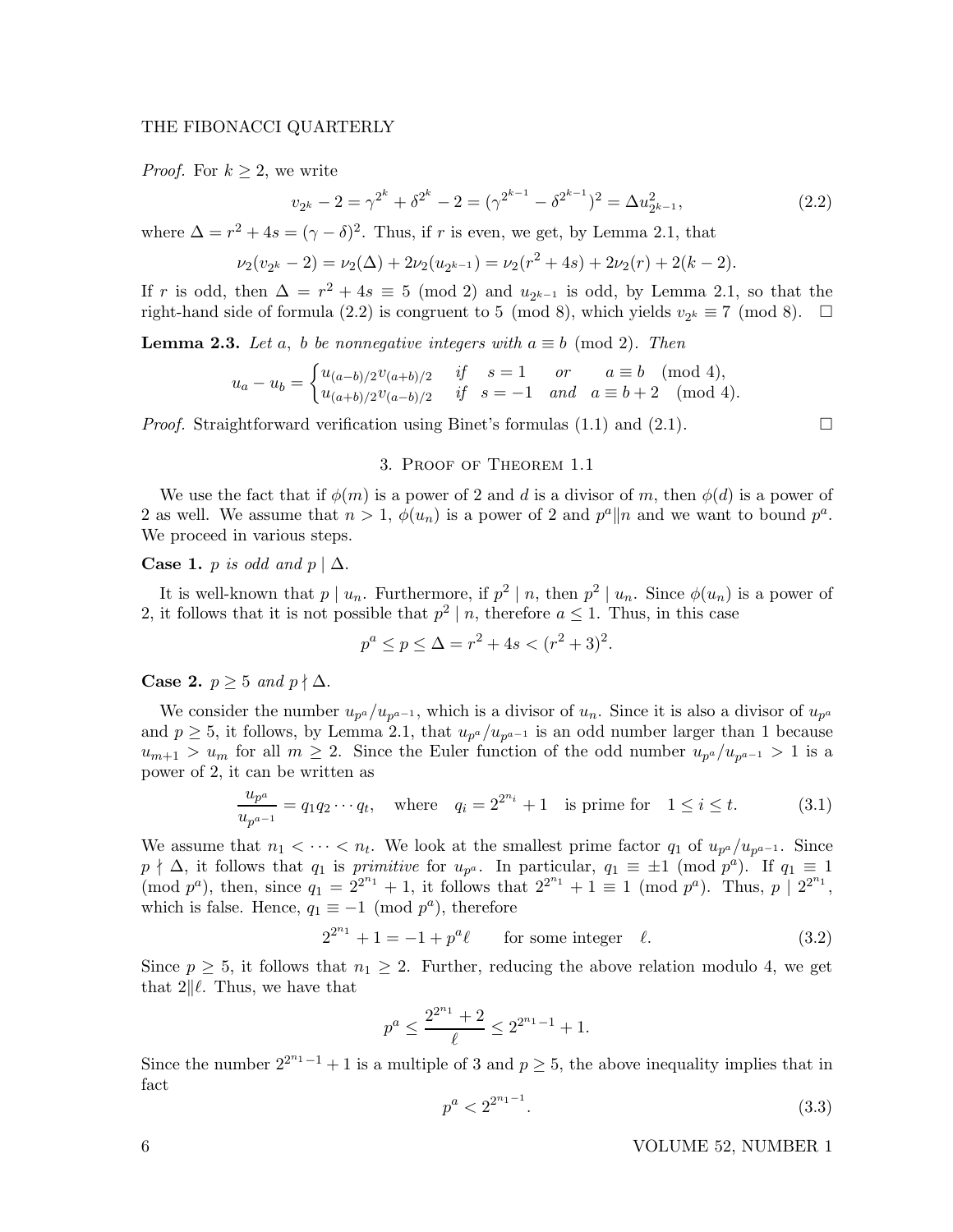We now use a 2-adic argument to bound  $n_1$  in terms of p. Namely, performing the multiplication on the right-hand side of (3.1) above, we get that the right-hand side of (3.1) is congruent to  $1 + 2^{2^{n_1}} \pmod{2^{2^{n_1+1}}}$ . Hence,

$$
2^{n_1} = \nu_2 (u_{p^a}/u_{p^{a-1}} - 1) = \nu_2 ((u_{p^a} - u_{p^{a-1}})/u_{p^{a-1}}). \tag{3.4}
$$

Since  $u_{p^{a-1}}$  is odd, we get that

$$
2^{n_1} = \nu_2 (u_{p^a} - u_{p^{a-1}}).
$$

By Lemma 2.3, we get that

$$
u_{p^a} - u_{p^{a-1}} = u_{p^{a-1}(p+\varepsilon)/2} v_{p^{a-1}(p-\varepsilon)/2} \qquad \text{for some} \qquad \varepsilon \in \{\pm 1\}.
$$

Since  $p \ge 5$ , exactly one of  $p^{a-1}(p \pm 1)/2$  is even and the other is odd, and exactly one is a multiple of 3 and the other is not. Invoking Lemma 2.1, we get that

$$
2^{n_1} = \nu_2(u_{p^a} - u_{p^{a-1}}) \le \max\{\nu_2(u_{(p+\varepsilon)/2}), \nu_2(v_{(p-\varepsilon)/2})\} + \nu_2(r). \tag{3.5}
$$

The extra term  $\nu_2(r)$  in fact appears only when r is even and  $(p+\varepsilon)/2$  is also even. Let  $A = \nu_2(r) + \nu_2(r^2 + s) + \nu_2(r^2 + 3s)$ . Note that  $A \ge 1$ . We distinguish two cases.

Case 2.1 The maximum on the right–hand side of (3.5) is at most A.

In this case,  $2^{2^{n_1}-1} \leq 2^{A+\nu_2(r)-1}$ . If r is even, then  $A = \nu_2(r)$ , and therefore  $2^{A+\nu_2(r)-1} \leq$  $r^2/2$ . If r is odd, then  $A = \nu_2(r^2 + s) + \nu_2(r^2 + 3s)$ , and since  $(r^2 + 3s) - (r^2 + s) = 2s = \pm 2$ , it follows that  $\min\{\nu_2(r^2 + s), \nu_2(r^2 + 3s)\} = 1$ . Hence,

$$
2^{A+\nu_2(r)-1} \le \max\{r^2/2, r^2+3s, r^2+s\} \le r^2+3. \tag{3.6}
$$

By inequality (3.3), we get that

$$
p^{a} < 2^{2^{n_{1}} - 1} \leq 2^{A + \nu_{2}(r) - 1} \leq r^{2} + 3. \tag{3.7}
$$

Case 2.2 The maximum on the right-hand side of (3.5) exceeds A.

A quick look at Lemma 2.1, shows that this case occurs only if the above maximum is at  $\nu_2(u_{(p+\varepsilon)/2})$ . Further, the condition  $\nu_2(u_{(p+\varepsilon)/2}) > A$  implies that  $\nu_2((p+\varepsilon)/2) \geq 2$ . Thus,

$$
p + \varepsilon = 2^{\alpha + 1}k \quad \text{holds with some odd number} \quad k \quad \text{and some} \quad \alpha \ge 2,\tag{3.8}
$$

and relation (3.5) and Lemma 2.1 give

$$
2^{n_1} = B + \alpha - 1 \tag{3.9}
$$

for some  $1 \leq B \leq A + \nu_2(r)$ . In fact, it is easy to deduce that  $B = A + \nu_2(r)$ , but we shall not need this precise information. Thus, also using relation (3.2), we get

$$
-2 + p^a \ell = 2^{2^{n_1}} = 2^{B + \alpha - 1} = 2^{B - 1} \times 2^{\alpha} = 2^{B - 1} \left(\frac{p + \varepsilon}{2k}\right).
$$

Thus, we get that

$$
p(2k\ell p^{a-1} - 2^{B-1}) = 4k + \varepsilon 2^{B-1}.
$$
\n(3.10)

Assume first that the left-hand side of the formula (3.10) above is 0. Then  $2k\ell p^{a-1} = 2^{B-1}$ . Since k is odd,  $2\|\ell$ , the only possibility is  $\ell = 2$ ,  $a = 1$ ,  $k = 1$ ,  $B = 3$ . We then get  $2^{2^{n_1}} + 1 = -1 + 2p$ , therefore  $p = 2^{2^{n_1}-1} + 1$ , which is a multiple of 3, a contradiction. Thus, the left-hand side of equation (3.10) is nonzero. If  $k \geq 2^{B-2}$ , then  $2k\ell \geq 4k \geq 2^B$ , so  $2k\ell p^{a-1} - 2^{B-1} \geq 2k$ , so  $(3.10)$  gives

$$
p \le \frac{4k + 2^{B-1}}{2k} = 2 + \frac{2^{B-2}}{k} \le 3,
$$

FEBRUARY 2014 7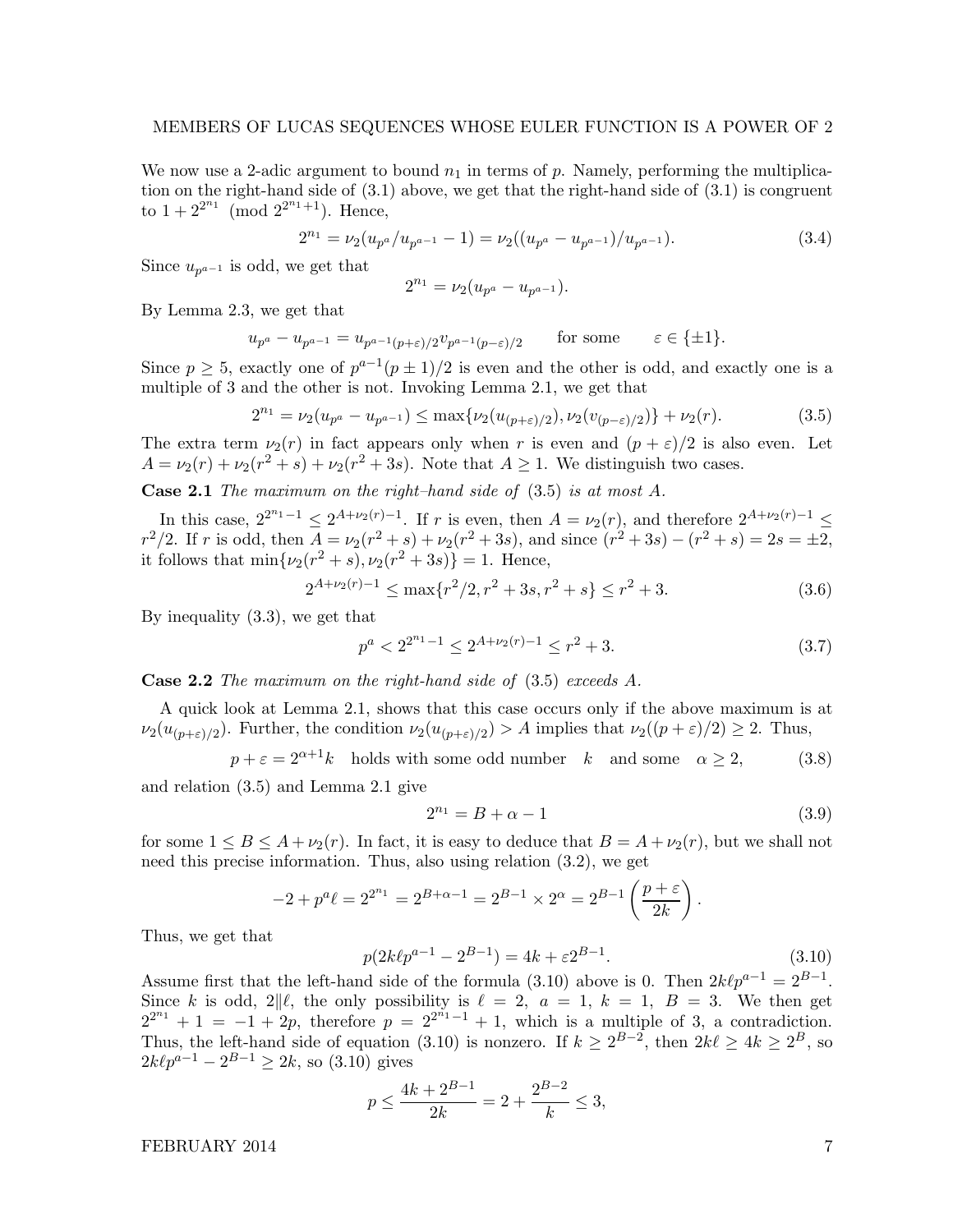# THE FIBONACCI QUARTERLY

 $\overline{p}$ 

a contradiction. Thus,  $k < 2^{B-2}$ , so, by  $(3.10)$  again,

$$
<4 \cdot 2^{B-2} + 2^{B-1} \le 3 \times 2^{B-1} \le 3 \times 2^{A+\nu_2(r)-1} \le 3(r^2+3),
$$

where for the last inequality we have used inequality (3.6). Thus,

$$
2^{\alpha} = \frac{p+\varepsilon}{2k} < 2(r^2+3),
$$

therefore,

$$
2^{2^{n_1}} = 2^{B+\alpha-1} \le 2^{A+\nu_2(r)-1}2^{\alpha} \le (r^2+3) \times (2(r^2+3)) = 2(r^2+3)^2,
$$

getting, by (3.3), that

$$
p^a < 2^{2^{n_1}-1} \le (r^2+3)^2
$$

which is what we wanted to prove.

**Case 3.**  $p = 3$  and  $p \nmid \Delta$ .

Up to some minor particularities, this case is similar to Case 2. We work again with  $u_{3a}/u_{3a-1}$ . If  $a=1$ , then  $3^a=3<(r^2+3)^2$ , which is what we wanted. Suppose that  $a\geq 2$ . If r is even by Lemma 2.1, it follows that  $u_{3^a}$  is odd, so  $u_{3^a}/u_{3^{a-1}}$  is also odd. If r is odd, then  $\nu_2(u_{3^a}) = \nu_2(r^2 + s) = \nu_2(u_{3^{a-1}})$ , so  $u_{3^a}/u_{3^{a-1}}$  is also odd and it is larger than 1. We again write equation (3.1), as well as its conclusion (3.2). If  $n_1 = 1$ , we get  $-1 + 3^a \ell = 2^{2^1} + 1 = 5$ , showing that  $3^a \mid 6$ , so  $a = 1$ , which is not the case we are treating. Thus,  $n_1 \geq 2$ , and (3.3) gives

$$
3^a < 2^{2^{n_1}-1}.\tag{3.11}
$$

Equation (3.3) is

$$
2^{n_1} = \nu_2 (u_{3^a}/u_{3^{a-1}} - 1) = \nu_2 ((u_{3^a} - u_{3^{a-1}})/u_{3^{a-1}}).
$$

Since  $3^a \equiv 3^{a-1} + 2 \pmod{4}$ , we have, by Lemma 2.3,

$$
u_{3^a} - u_{3^{a-1}} = \begin{cases} u_{3^{a-1}} v_{2 \times 3^{a-1}} & \text{if } s = 1 \\ u_{2 \times 3^{a-1}} v_{3^{a-1}} & \text{if } s = -1. \end{cases}
$$

In particular,

$$
\frac{u_{3^a}-u_{3^{a-1}}}{u_{3^{a-1}}}=v_{2\times 3^{a-1}} \quad \text{or} \quad v_{3^{a-1}}^2
$$

according to whether  $s = 1$  or  $s = -1$ . If r is even, we deduce, by Lemma 2.1, that  $2^{n_1} \leq 2A$ . If r is odd, then, again by Lemma 2.1, we deduce that  $2^{n_1} \leq 2\nu_2(r^2 + 3s) \leq 2A - 2$ . Hence, at any rate,  $2^{n_1} \leq 2A$ , therefore

$$
2^{2^{n_1}} \le 2^{2A} = 4 \times (2^{A-1})^2 \le 4(r^2+3)^2,
$$

where we used again inequality  $(3.6)$ . By  $(3.11)$ , we get

$$
3^a<2^{2^{n_1}-1}\le 2(r^2+3)^2,
$$

which is what we wanted.

**Case 4.**  $p = 2$ .

In this case,  $u_{2^a} \mid u_n$ . Assume that  $a \ge 5$ . Then

$$
u_{2^a}=v_1v_2\cdots v_{2^{a-1}}.
$$

Assume that r is odd. Lemma 2.2 shows that both  $v_4$  and  $v_8$  are congruent to 7 (mod 8). Since the only Fermat prime which is congruent to 3 modulo 4 is 3, and each one of  $v_4$  and